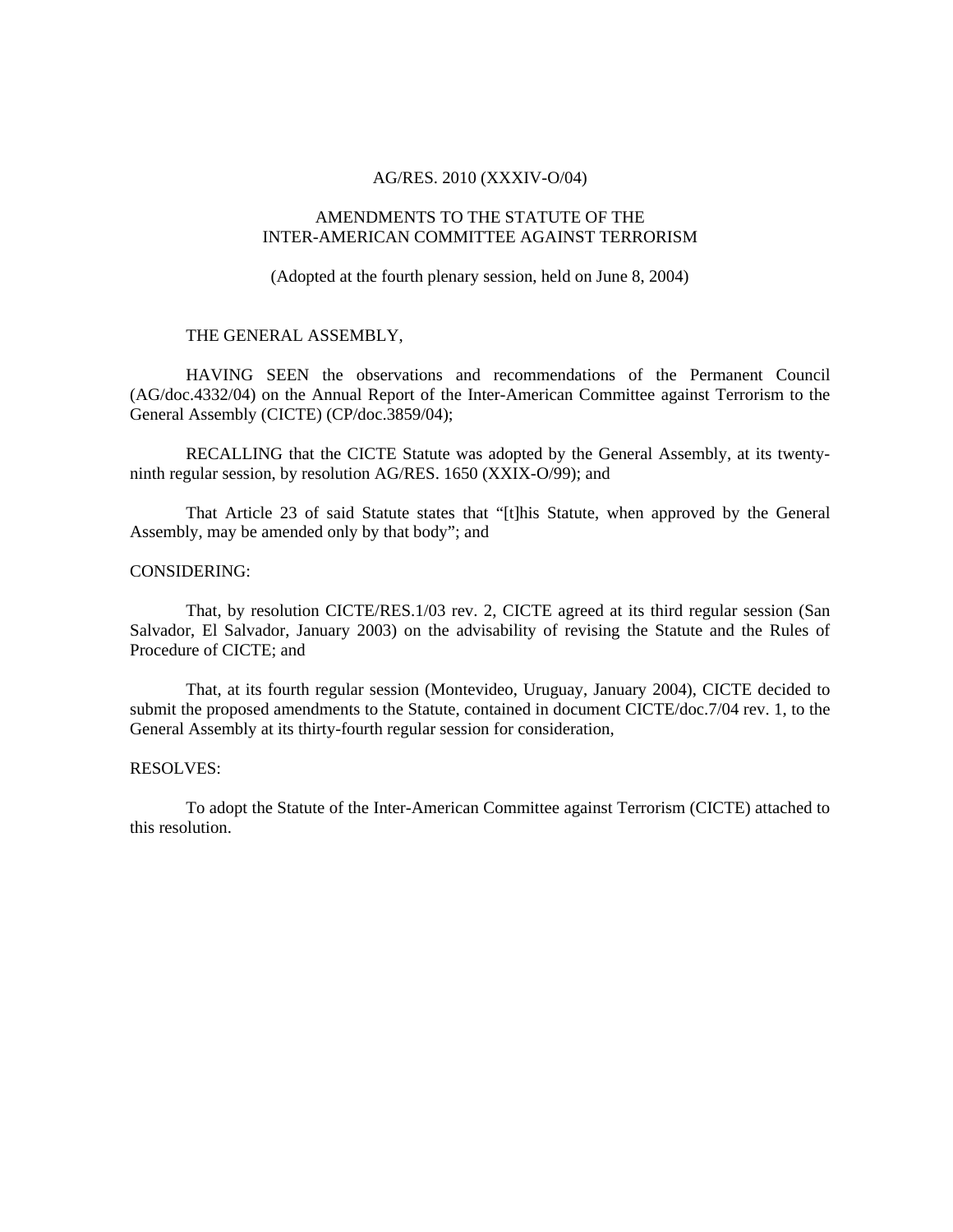# STATUTE OF THE INTER-AMERICAN COMMITTEE AGAINST TERRORISM (CICTE)

### Chapter I NATURE, PRINCIPLES, AND PURPOSES

Article 1. The Inter-American Committee against Terrorism, hereinafter "CICTE," is an entity of the Organization of American States (OAS) established by the General Assembly in conformity with Article 53 of the OAS Charter.

 The main purpose of CICTE is to promote and develop cooperation among member states to prevent, combat, and eliminate terrorism, in accordance with the principles of the OAS Charter and with the Inter-American Convention against Terrorism, and with full respect for the sovereignty of states, the rule of law, and international law, including international humanitarian law, international human rights law, and international refugee law.

 CICTE enjoys technical autonomy in the exercise of its functions, within the limits set by the OAS Charter, its own Statute and Rules of Procedure, and the mandates adopted by the General Assembly.

 CICTE exercises its functions in the framework of the Declaration of Lima to Prevent, Combat, and Eliminate Terrorism (hereinafter "Declaration of Lima"); the Plan of Action on Hemispheric Cooperation to Prevent, Combat, and Eliminate Terrorism (hereinafter "Plan of Action of Lima"); the Commitment of Mar del Plata; and the other declarations adopted in the framework of CICTE.

Article 2. The functions of CICTE are civilian in nature and shall be governed by the OAS Charter, this Statute, and its Rules of Procedure, by decisions of the General Assembly, and by its own decisions.

 Nothing in this Statute entitles a member state to undertake in the territory of another member state the exercise of jurisdiction or performance of functions that are exclusively reserved to the authorities of that other member state by its domestic law.

#### Chapter II **COMPOSITION**

Article 3. CICTE shall be composed of all member states of the OAS.

Article 4. Each of the member states of the Organization shall designate the competent national authorities, principal representative, alternate representatives, and advisors that it deems appropriate to represent it before CICTE.

Article 5. The member states of the Organization shall inform the Secretary General of the OAS of the appointments referred to in Article 4 of this Statute and of any change in the composition of their representation.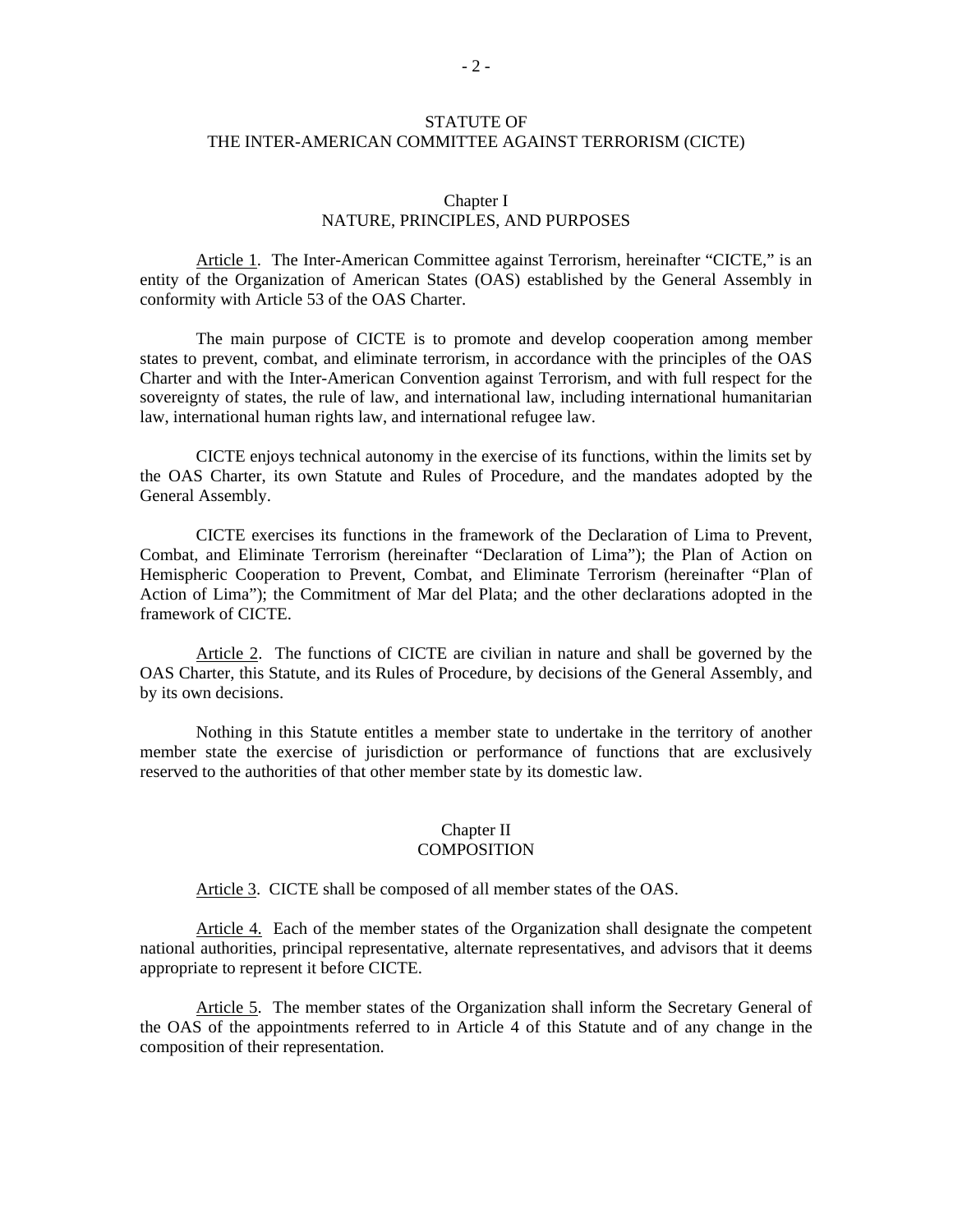### Chapter III NATIONAL POINTS OF CONTACT

Article 6. The member states shall appoint one or more National Point(s) of Contact with competence in the field of prevention and elimination of terrorism. The National Point of Contact is the principal liaison among governments of the member states for developing cooperation between them and CICTE.

 CICTE shall channel all its communications to member states through the National Point of Contact established for that purpose.

# Chapter IV CHAIR AND VICE CHAIR

Article 7. CICTE shall have a chair and a vice chair, elected from among the member states. Their terms of office shall last one year from the time they assume their functions until the date their elected replacements take up their duties.

Article 8. The chair and the vice chair shall be elected by the vote of a majority of member states present at the CICTE meeting convened for that purpose. If the voting does not produce a majority and it is necessary to take more than one ballot, those candidates receiving the least number of votes in each successive ballot shall be eliminated until one of the remaining candidates obtains a majority. The ballot shall be secret. These elections may also be carried out by consensus.

Article 9. The chair shall exercise its functions in accordance with the CICTE Statute and its Rules of Procedure.

Article 10.The member state elected chair or vice chair shall appoint an official to serve in this capacity. If the state chairing or vice chairing CICTE for any reason decides to replace its official while that person is serving as chair or vice chair of CICTE, the newly appointed official shall serve in this capacity until the end of the respective term.

If the member state serving as chair or vice chair of CICTE resigns, the Committee shall hold special elections to fill the position so vacated.

Article 11. The chair may delegate to the vice chair such functions as it deems appropriate, as stipulated in the Rules of Procedure.

#### Chapter V **FUNCTIONS**

Article 12. CICTE shall be governed in its responsibilities and its functions by the provisions of the OAS Charter, by this Statute and its Rules of Procedure, by decisions of the General Assembly, and by its own decisions.

 Accordingly, CICTE shall conduct its work on the basis of inter-American and international conventions on this matter, in particular the Inter-American Convention against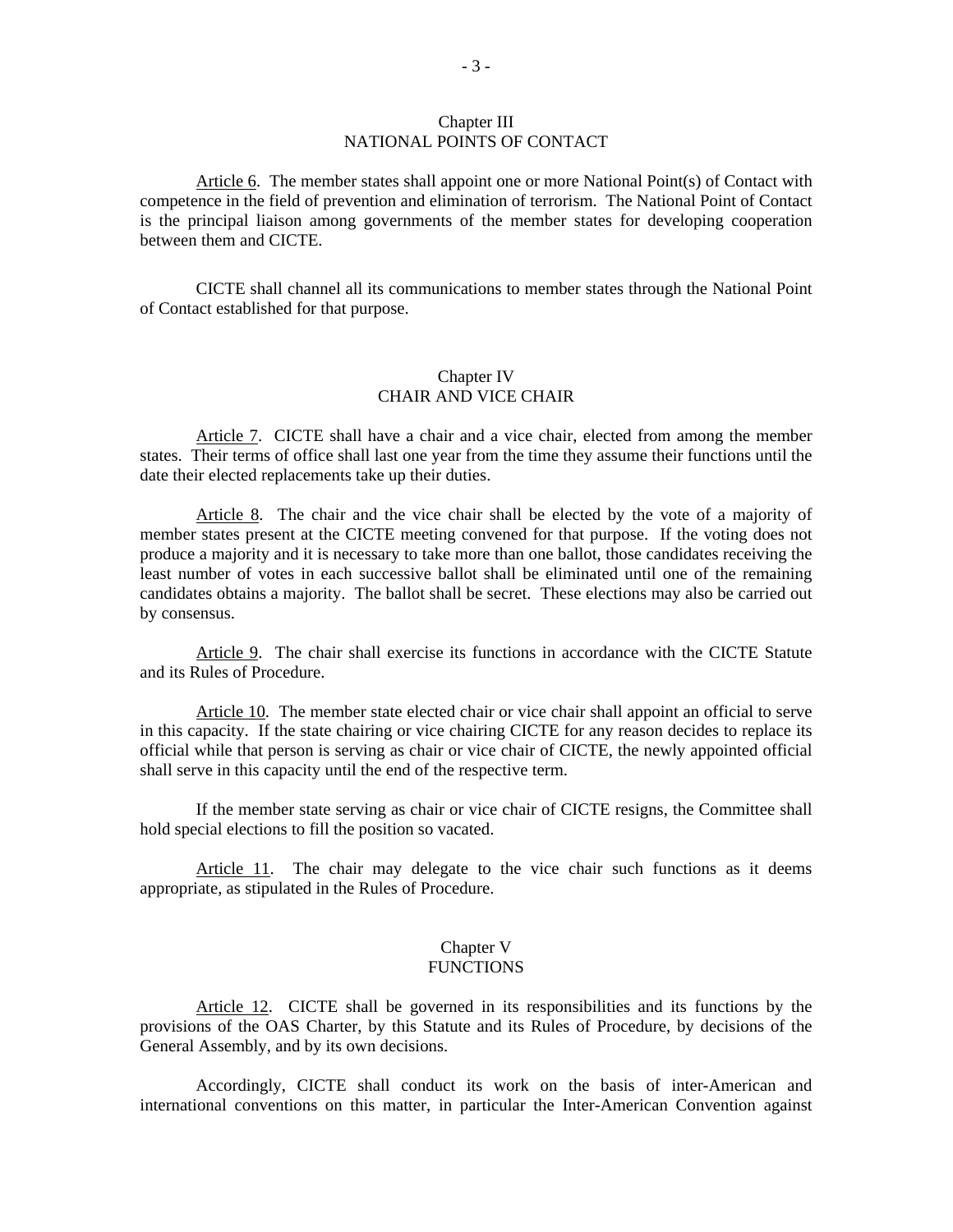Terrorism; the principles and objectives of the declarations, resolutions, and work plans adopted by CICTE; and United Nations Security Council resolution 1373 (2001).

Article 13. CICTE shall also have the following functions:

- a. To promote the development of cooperation among member states to prevent, combat, and eliminate terrorism;
- b. To establish a framework for technical cooperation that takes into account the suggested guidelines set forth in Appendices I, II, and III to the Commitment of Mar del Plata;
- c. To encourage and develop the actions contemplated in the Inter-American Convention against Terrorism and other international counterterrorism treaties, and declarations, resolutions, and recommendations approved by CICTE;
- d. To provide assistance to member states requesting it, in order to prevent, combat, and eliminate terrorism;
- e. To promote, in accordance with the domestic laws of the member states, the exchange of information and experiences on effective ways and means to prevent, detect, investigate, and punish terrorism, and on the activities of persons, groups, organizations, and movements linked to terrorist acts, as well as the methods, sources of finance, and entities directly or indirectly protecting or supporting them, and their possible links to other crimes;
- f. To coordinate its work with other pertinent inter-American organs and forums with a view to ensuring the development of integrated responses to terrorism and to carrying out complementary efforts to prevent and fight terrorism and prosecute those responsible, ensuring the guarantees of due process in accordance with national law.
- g. CICTE will work with member states, in consultation with the Inter-American Commission on Human Rights (IACHR), in order to promote respect for international law, including international human rights law, international humanitarian law, and refugee law, in actions undertaken by member states to prevent, combat, and eliminate terrorism.
- h. To establish, with the concurrence of the member states, mechanisms for coordination with other competent international entities in the matter, such as the Counter-Terrorism Committee (CTC) of the United Nations Security Council, the United Nations Security Council Committee established by resolution 1267 (1999), and the International Financial Action Task Force (FATF);
- i. To present to the General Assembly an annual report through the Permanent Council and such special reports as it may deem appropriate; and
- j. To carry out the mandates assigned to it by the General Assembly.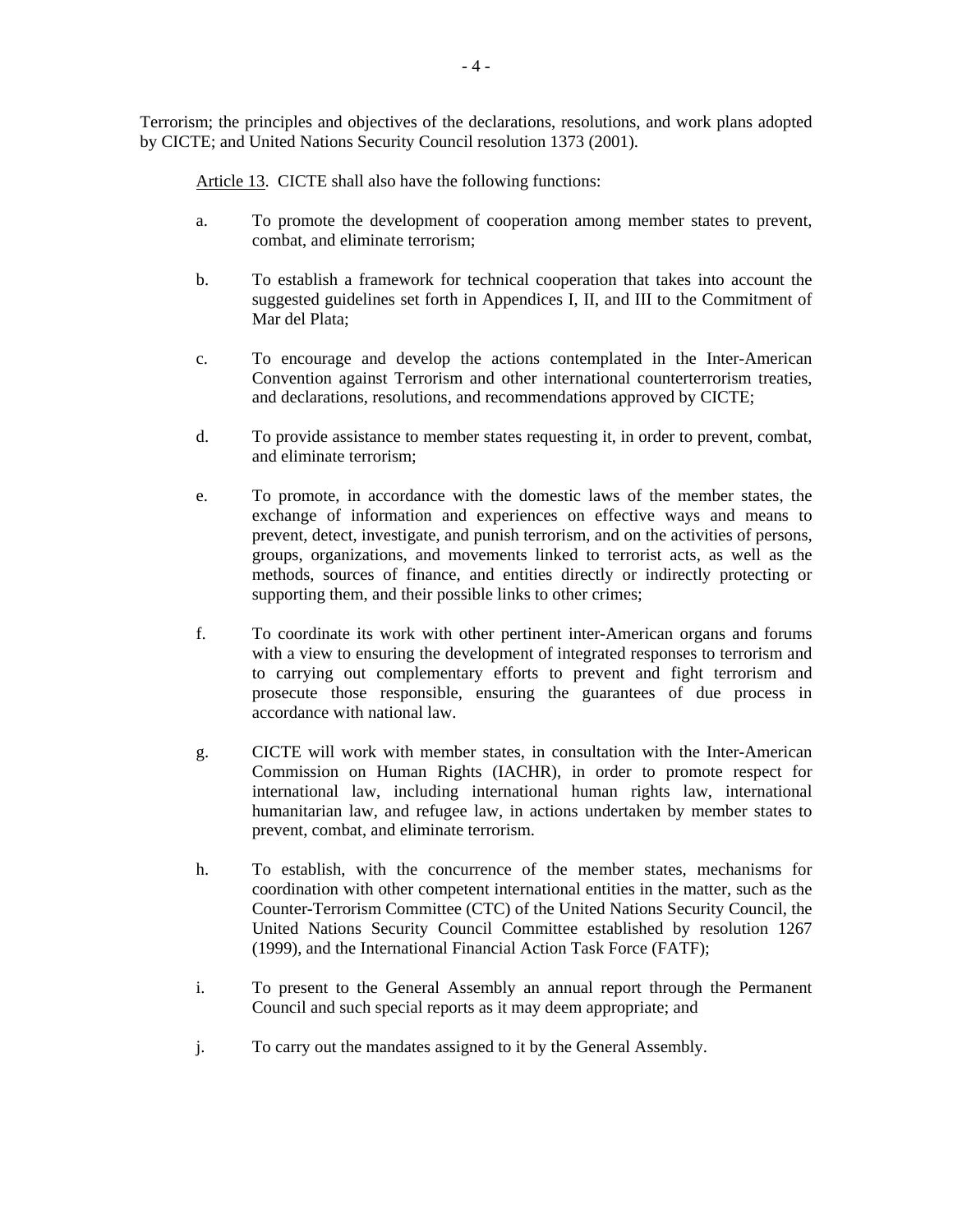#### Chapter VI QUORUM AND VOTING

Article 14. The quorum for meetings of the Committee, committees, subcommittees, and working groups shall be one third of the representatives of the member states making up those bodies. The quorum for adopting decisions shall be a majority of the representatives of the member states making up those bodies.

Article 15. Each member state of CICTE shall have the right to one vote. In the absence of a consensus, it shall take decisions by the vote of a simple majority of the member states present, except when the General Assembly disposes otherwise.

# Chapter VII THE SECRETARIAT

Article 16. The OAS Secretary General shall establish a Secretariat to furnish CICTE with technical and administrative support and shall appoint to that Secretariat the technical and administrative staff to provide those services.

The OAS Secretary General shall appoint the Secretary of CICTE in a position of trust. He or she shall fulfill the functions of that position in accordance with the CICTE Statute and Rules of Procedure and with such mandates as the General Assembly and CICTE itself may adopt.

Article 17. Among its other duties, the CICTE Secretariat shall:

- a. Serve as secretariat during sessions of CICTE;
- b. Cooperate in preparing the reports that CICTE is to present to the General Assembly through the Permanent Council, and in any tasks that CICTE entrusts to it;
- c. Transmit the decisions of CICTE to the Secretary General, so that they may be forwarded to the governments of the member states through their permanent missions;
- d. Provide technical and administrative support for the activities of CICTE;
- e. Prepare cooperation programs and projects in accordance with the Work Plan approved by CICTE, including cost estimates;
- f. Propose cooperation programs to CICTE within the framework of the CICTE Work Plan for their approval and, when appropriate, discuss them with the National Points of Contact;
- g. Prepare an annual draft CICTE Work Plan taking into account member states' counterterrorism needs, seeking to match them with available resources;
- h. Present an annual report to CICTE on the Secretariat's activities under the CICTE Work Plan and on its budget year;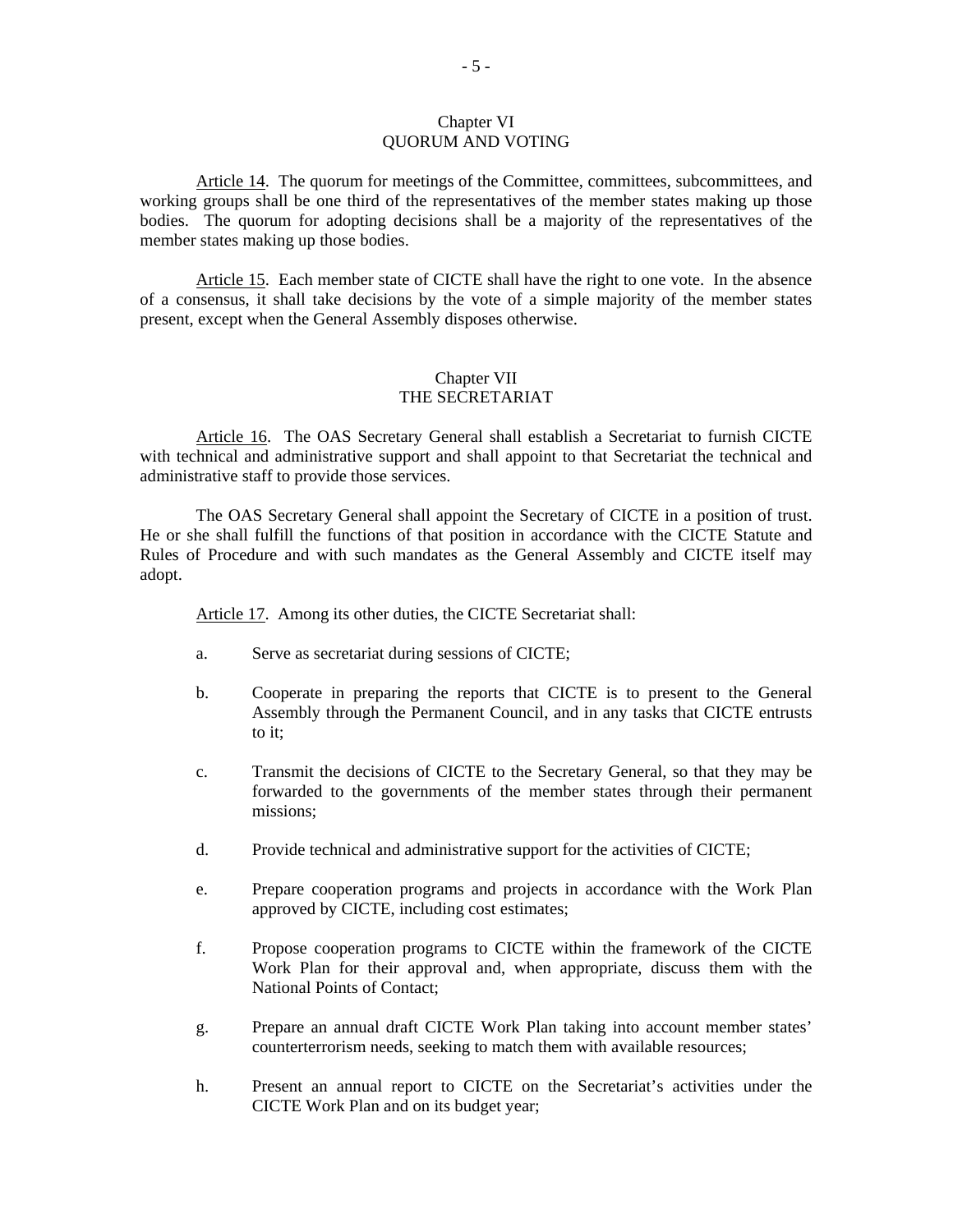- i. Maintain direct and constant coordination with the permanent representatives of member states to the OAS, the principal representatives accredited to CICTE by the member states, and the National Points of Contact in CICTE; and
- j. Follow up on the decisions of the General Assembly.

# Chapter VIII HEADQUARTERS AND MEETINGS

Article 18. The headquarters of CICTE shall be that of the General Secretariat of the Organization of American States.

Article 19. CICTE shall hold one regular session each year. In special circumstances, at the initiative of the General Assembly or the Meeting of Consultation of Ministers of Foreign Affairs, or upon the recommendation of the Permanent Council of the Organization, CICTE may hold a special session to consider urgent matters.

 The OAS Secretary General shall immediately convene member states to any special session of CICTE. The chair of CICTE shall establish the date and the place of the special session, subject to the availability of resources.

Article 20. CICTE may establish such committees, subcommittees, and working groups as it deems necessary to facilitate its work, in accordance with the provisions of this Statute and the Rules of Procedure.

 Any member state of the Organization may invite CICTE to meet in its territory. CICTE shall decide whether to accept invitations to meet away from headquarters, and the host country shall bear any additional costs arising from meeting away from headquarters.

Article 21. Each member state shall be responsible for the costs of its delegation's participation in CICTE sessions.

Article 22. The OAS General Secretariat shall provide support to any CICTE session, based on the cost of holding that session in the facilities of the General Secretariat in Washington, D.C.

Article 23. CICTE shall establish rules for the participation of permanent observers to the Organization, pursuant to Permanent Council resolution CP/RES. 407 (573/84).

Article 24. CICTE shall establish rules for the participation of civil society organizations in its sessions and meetings, pursuant to Permanent Council resolution CP/RES. 759 (1217/99).

### Chapter IX BUDGET AND FINANCES

Article 25. The CICTE budget shall be financed from the resources approved in the program-budget of the Organization and from voluntary contributions deposited in the specific funds and trust funds allocated to CICTE.